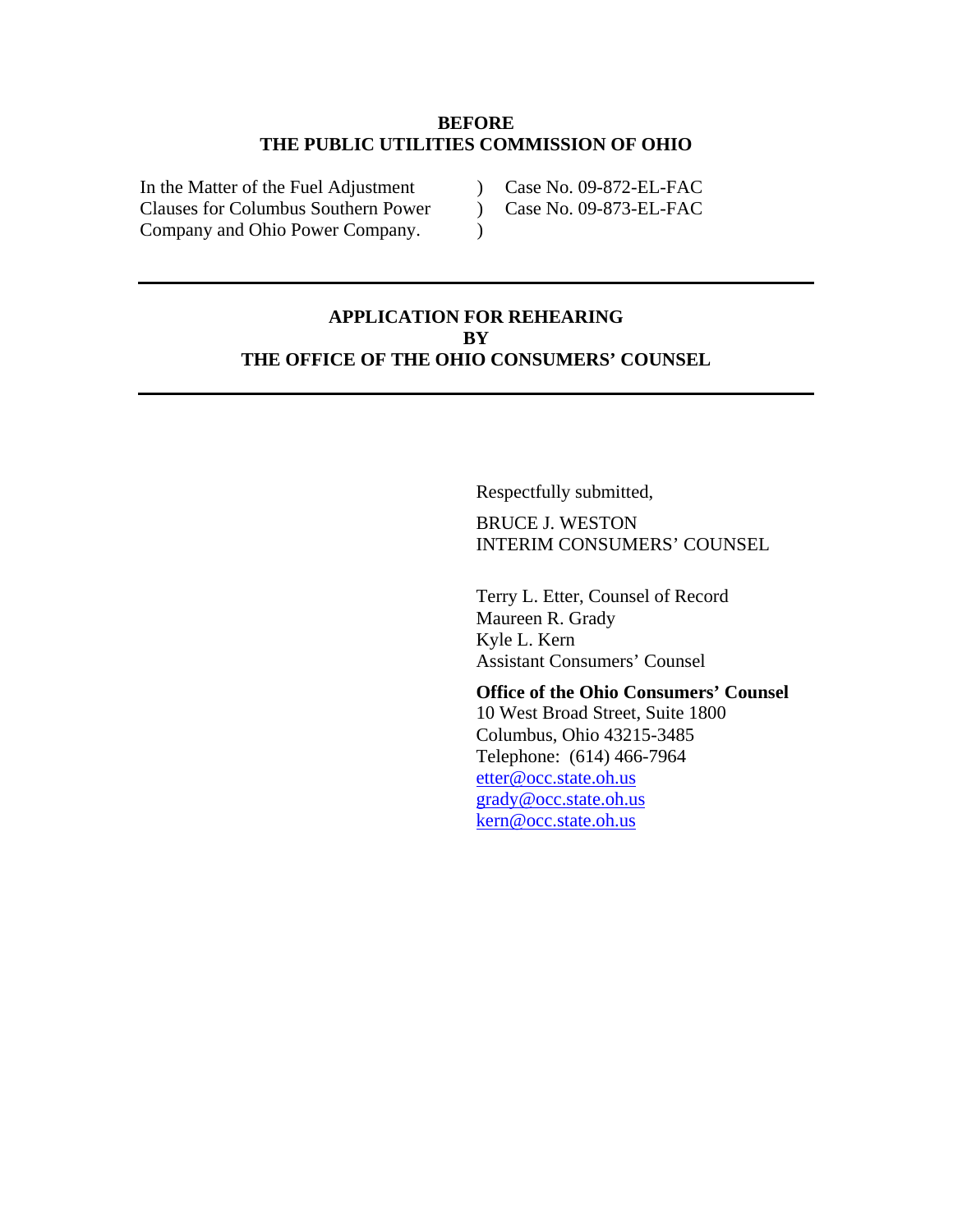#### **BEFORE THE PUBLIC UTILITIES COMMISSION OF OHIO**

 $\lambda$ 

In the Matter of the Fuel Adjustment Clauses for Columbus Southern Power Company and Ohio Power Company.

 $\mathcal{L}$ Case No. 09-872-EL-FAC

 $\mathcal{L}$ Case No. 09-873-EL-FAC

# **APPLICATION FOR REHEARING BY THE OFFICE OF THE OHIO CONSUMERS' COUNSEL**

To advocate that residential consumers of Ohio Power Company ("OP") and Columbus Southern Power Company ("CSP") (collectively, "Company" or "AEP  $\text{Ohio'}$  should receive adequate service at reasonable rates, the Office of the Ohio Consumers' Counsel ("OCC") files this application for rehearing of the Opinion and Order ("O&O") issued by the Public Utilities Commission of Ohio ("Commission" or "PUCO") in the above-captioned proceedings on January 23, 2012. OCC is authorized to file this application for rehearing under R.C. 4903.10 and Ohio Adm. Code 4901-1-35.

In the O&O, the PUCO credited an under-collection balance in OP's fuel adjustment clause ("FAC") for the realized value of a 2008 lump sum payment that was already credited against OP's 2009 and 2010 FAC, as well as the booked value of a West Virginia coal reserve. The PUCO, however, stopped short of crediting the full value of the coal reserve to customers, above the amounts credited and booked.<sup>[2](#page-1-0)</sup> The PUCO also determined that the effect of a delivery shortfall agreement and a contract support

<span id="page-1-1"></span><sup>&</sup>lt;sup>1</sup> Effective at the end of 2011, OP and CSP (both of which were operating companies of AEP Ohio) merged, with OP becoming the successor in interest to CSP. See *In re: AEP Ohio ESP Cases,* Case No. 11-346-EL-SSO, et al. ("ESP 2"), OP Application for Rehearing (January 13, 2012) at 2.

<span id="page-1-0"></span> $2^2$  O&O at 12.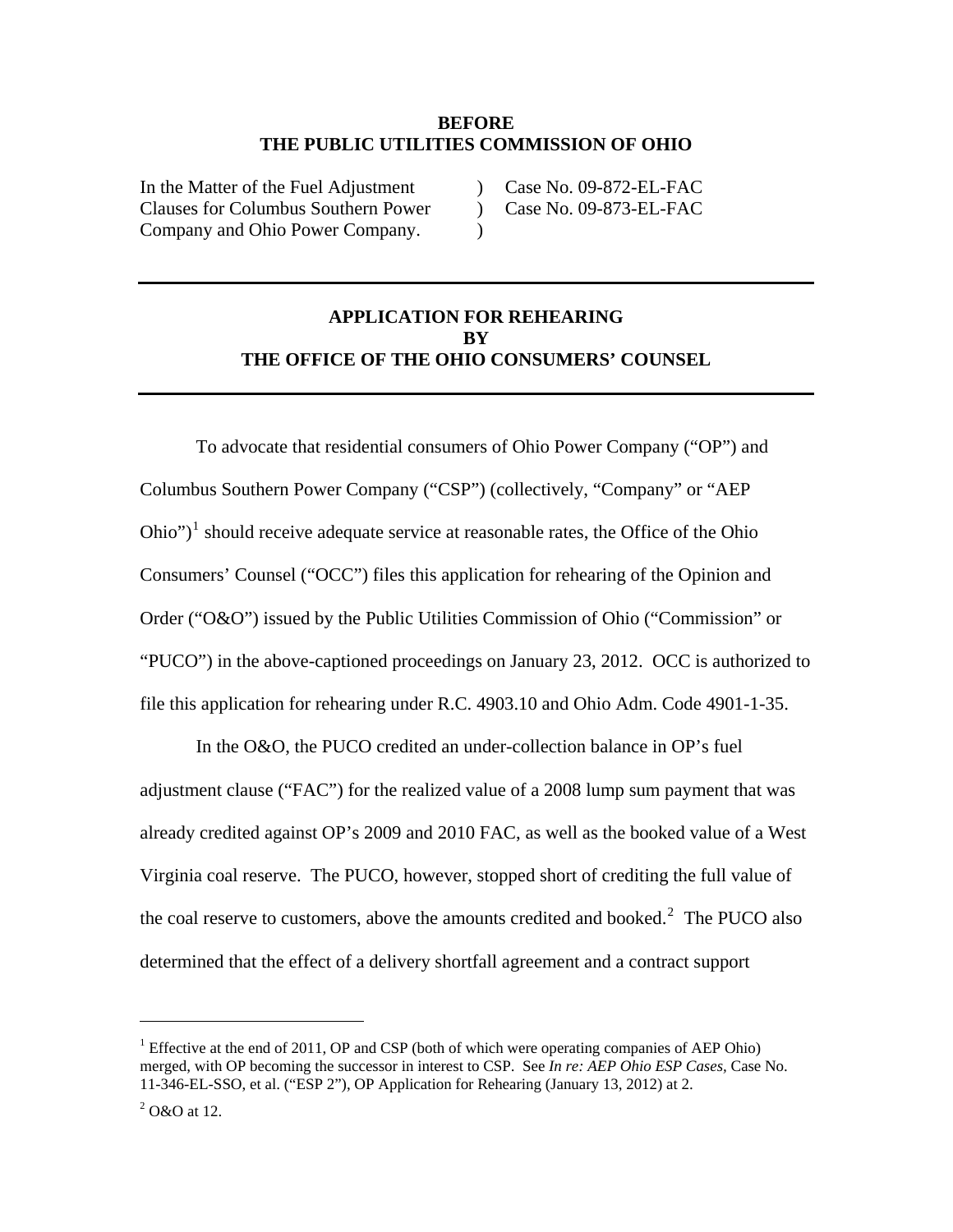agreement would apply in time periods outside of the current audit.<sup>[3](#page-2-0)</sup> For this reason the

Commission declined to examine the agreements.

The O&O was unreasonable and unlawful in the following respects:

- A. The Commission erred in failing to require that the entire value of the West Virginia coal reserve (to be determined in a subsequent audit), along with interest, be credited to OP's customers to reduce their payments for fuel, above and beyond the \$41 million already ordered to be credited to them.
- B. The Commission erred in failing to order the Company to credit customers for the interest accrued from 2009 until January 23, 2012 on the \$30 million lump sum payment received by AEP Ohio and the \$41 million booked value for the West Virginia coal reserve.
- C. The Commission erred in failing to appoint an independent auditor to value the coal reserve.
- D. The Commission erred in failing to order the Company to credit customers for the increased price per ton that AEP Ohio agreed to pay for coal during 2009, as part of the Contract Support Agreement, and to account for the total cost increase as a deferred expense with no carrying costs.

The grounds for this application for rehearing are set forth in the accompanying

Memorandum in Support.

<span id="page-2-0"></span><sup>&</sup>lt;sup>3</sup> Id. at 14.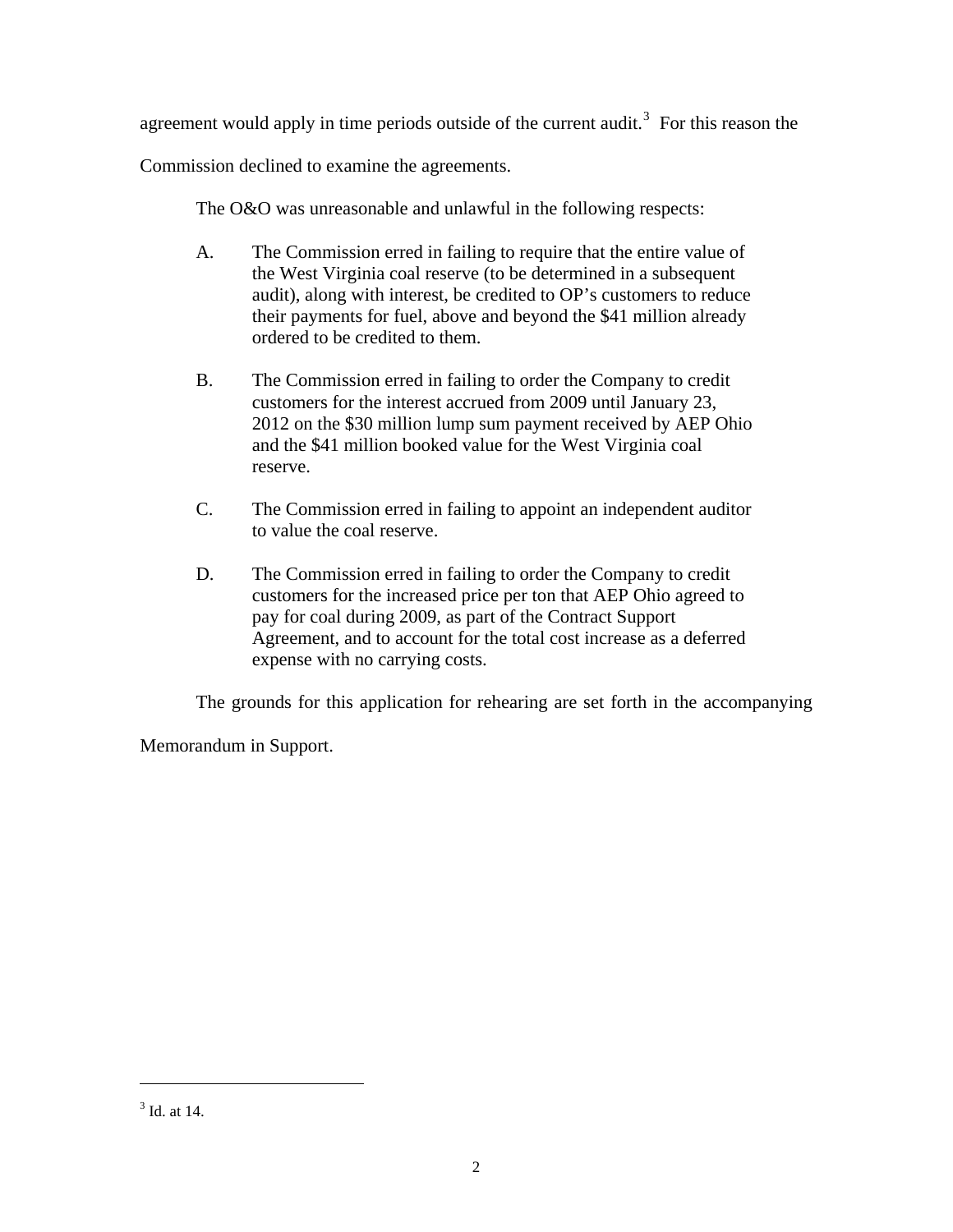Respectfully submitted,

BRUCE J. WESTON INTERIM CONSUMERS' COUNSEL

*/s/ Terry L. Etter*  Terry L. Etter, Counsel of Record Maureen R. Grady Kyle L. Kern Assistant Consumers' Counsel

**Office of the Ohio Consumers' Counsel**  10 West Broad Street, Suite 1800 Columbus, Ohio 43215-3485 Telephone: (614) 466-7964 [etter@occ.state.oh.us](mailto:Etter@occ.state.oh.us) [grady@occ.state.oh.us](mailto:grady@occ.state.oh.us) [kern@occ.state.oh.us](mailto:kern@occ.state.oh.us)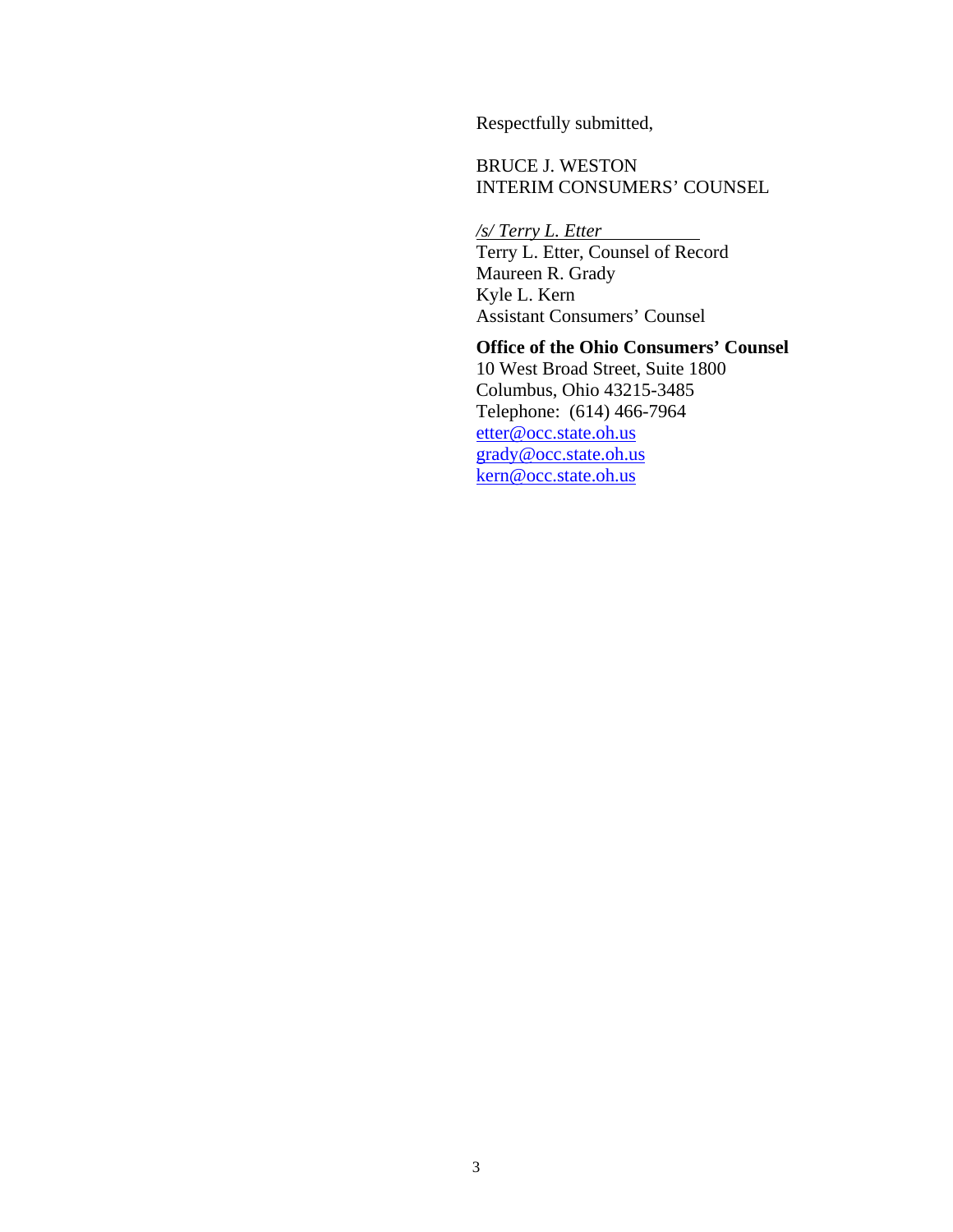# **TABLE OF CONTENTS**

| I.   |           |                                                                                                                                                                                                                                                                                                                 |
|------|-----------|-----------------------------------------------------------------------------------------------------------------------------------------------------------------------------------------------------------------------------------------------------------------------------------------------------------------|
| II.  |           |                                                                                                                                                                                                                                                                                                                 |
| III. |           |                                                                                                                                                                                                                                                                                                                 |
|      | A.        | The Commission erred in failing to require that the entire value of the<br>West Virginia coal reserve (to be determined in a subsequent audit), along<br>with interest, be credited to OP's customers to reduce their payments for<br>fuel, above and beyond the \$41 million already ordered to be credited to |
|      | <b>B.</b> | The Commission erred in failing to order the Company to credit customers<br>for the interest accrued from 2009 until January 23, 2012 on the \$30<br>million lump sum payment received by AEP Ohio and the \$41 million                                                                                         |
|      | C.        | The Commission erred in failing to appoint an independent auditor to                                                                                                                                                                                                                                            |
|      | D.        | The Commission erred in failing to order the Company to credit customers<br>for the increased price per ton that AEP Ohio agreed to pay for coal during<br>2009, as part of the Contract Support Agreement, and to account for the<br>total cost increase as a deferred expense with no carrying costs11        |
| IV.  |           |                                                                                                                                                                                                                                                                                                                 |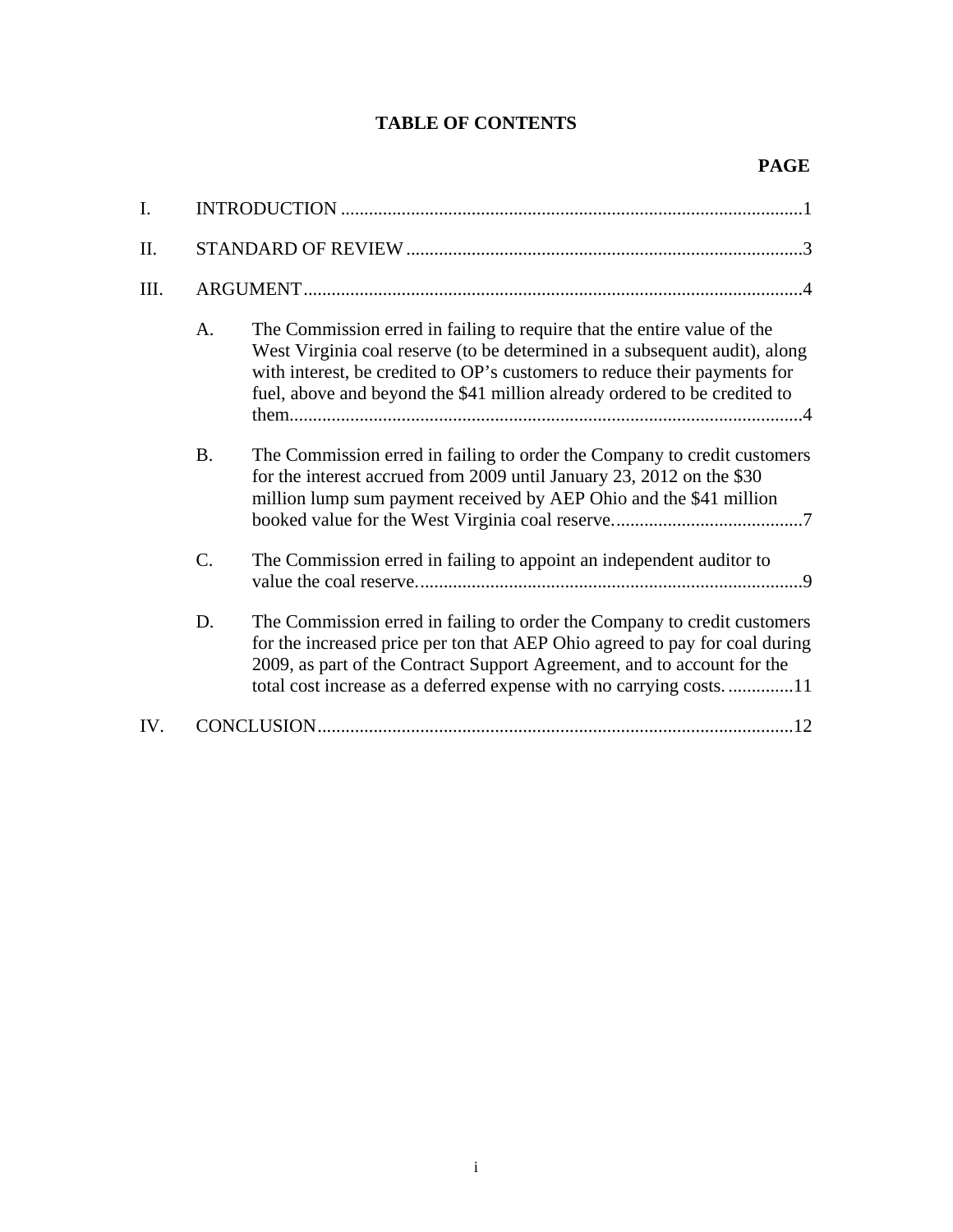#### **BEFORE THE PUBLIC UTILITIES COMMISSION OF OHIO**

 $\mathcal{L}$  $\lambda$ 

<span id="page-5-0"></span>In the Matter of the Fuel Adjustment Clauses for Columbus Southern Power Company and Ohio Power Company.

 $\sum_{i=1}^{n}$ Case No. 09-872-EL-FAC

Case No. 09-873-EL-FAC

### **MEMORANDUM IN SUPPORT**  \_\_\_\_\_\_\_\_\_\_\_\_\_\_\_\_\_\_\_\_\_\_\_\_\_\_\_\_\_\_\_\_\_\_\_\_\_\_\_\_\_\_\_\_\_\_\_\_\_\_\_\_\_\_\_\_\_\_\_\_\_\_\_\_\_\_\_\_\_\_\_\_

\_\_\_\_\_\_\_\_\_\_\_\_\_\_\_\_\_\_\_\_\_\_\_\_\_\_\_\_\_\_\_\_\_\_\_\_\_\_\_\_\_\_\_\_\_\_\_\_\_\_\_\_\_\_\_\_\_\_\_\_\_\_\_\_\_\_\_\_\_\_\_\_

#### **I. INTRODUCTION**

1

The Company's first electric security plan ("ESP"), modified and approved by the PUCO in 2009,<sup>[4](#page-5-3)</sup> established a FAC and an annual audit of the FAC. The abovecaptioned proceedings centered upon the financial and management/performance audits for 2009 conducted by Energy Ventures Analysis, Inc. ("EVA") and its subcontractor, Larkin and Associates.

The audits focused, inter alia, on two contract events that are germane to this application for rehearing. These two contract events account for a significant amount of the fuel expense under-collection that has occurred,<sup>[5](#page-5-2)</sup> which AEP Ohio's customers (excluding residential customers) have begun to pay through the Company's phase-in recovery rider ("PIRR").<sup>[6](#page-5-1)</sup>

The first contract event responsible for a great deal of AEP Ohio's under-

collection of fuel expenses was AEP Ohio's decision to increase the contract price paid

<span id="page-5-3"></span><sup>4</sup> *In re: AEP-Ohio ESP Cases*, Case Nos. 08-917-EL-SSO, et al. ("ESP 1"), Opinion and Order (Mar. 18, 2009).

<span id="page-5-2"></span><sup>&</sup>lt;sup>5</sup> See Report of the Management/Performance and Financial Audits of the FAC of the Columbus Southern Power Company and The Ohio Power Company (May 14, 2010) ("Management Performance Report"), page 1-5.

<span id="page-5-1"></span> $6$  Under the stipulation in the Company's second ESP, modified and approved by the PUCO, residential customers do not begin paying the PIRR until January 1, 2013. See ESP 2, Stipulation and Recommendation (September 7, 2011) ("ESP 2 Stipulation") at 26-27.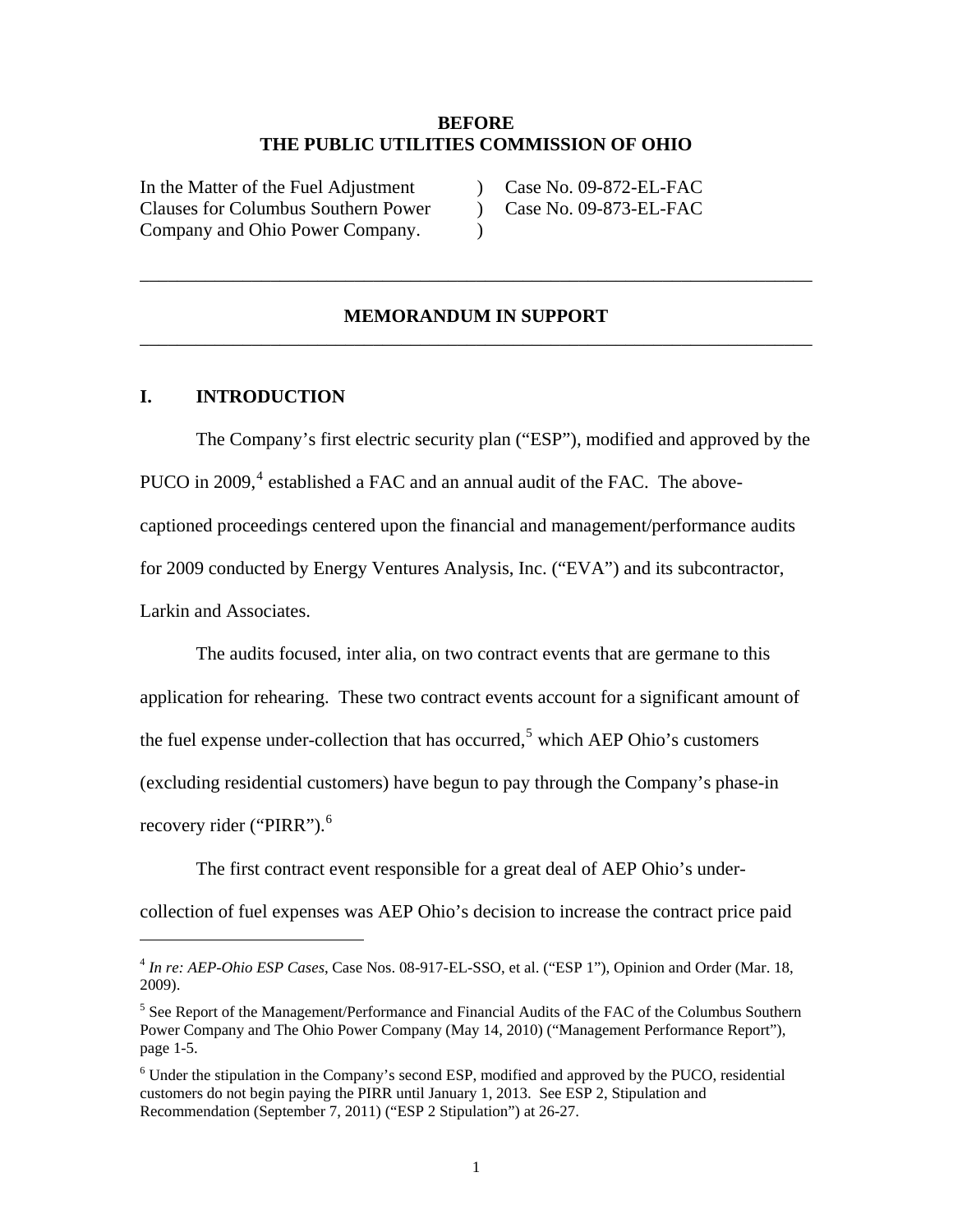for coal in 2009 under two contracts, with the option to acquire coal at a discount off the market price per ton for two three-year extensions of the agreement beginning in 2013.<sup>[7](#page-6-3)</sup> This was characterized as the "2008 Contract Support Agreement." The second contract event was a coal supplier's buyout of a coal contract with the Company in 2007. This buyout was structured as a "Settlement Agreement," where in return for AEP Ohio agreeing to terminate the long-term supply contract the coal supplier gave the Company a \$30 million lump sum payment and a coal reserve in West Virginia.<sup>[8](#page-6-4)</sup> The Company booked the coal reserve as an unregulated asset in 2008, and valued it at \$41 million.<sup>[9](#page-6-5)</sup>

The auditor recommended that the Commission review whether any proceeds from the Settlement Agreement (i.e., the 2008 lump sum payment AEP Ohio received as well as the West Virginia coal reserve) should be credited against OP's FAC under-collection.<sup>[10](#page-6-0)</sup> The credit would benefit customers by reducing the amount of money that the Company would collect from them for fuel costs. Both OCC and IEU presented testimony pertaining to this recommendation. Both recommended that the Commission order that the Company's customers receive the financial benefits from the fuel procurement contracts.<sup>[11](#page-6-1)</sup> IEU in testimony and on brief addressed the 2008 Contract Support Agreement issue, and OCC supported IEU's proposed treatment of this issue.<sup>[12](#page-6-2)</sup>

In its O&O, the Commission ordered that the Company credit the realized value from the Settlement Agreement – i.e., the portion of the \$30 million 2008 lump sum

<span id="page-6-3"></span><sup>&</sup>lt;sup>7</sup> See Management Performance Report, page 1-5.

<span id="page-6-4"></span> $^8$  Id.

<span id="page-6-5"></span> $^9$  Id.

<span id="page-6-0"></span> $10$  See O&O at 5.

<span id="page-6-1"></span> $11$  See OCC Exhibit 1 at 4-5; IEU Exhibit 1 at 3-9.

<span id="page-6-2"></span><sup>&</sup>lt;sup>12</sup> See IEU Exhibit 1 at 9-12; IEU Initial Brief at 14-17; OCC Initial Brief at 10-12.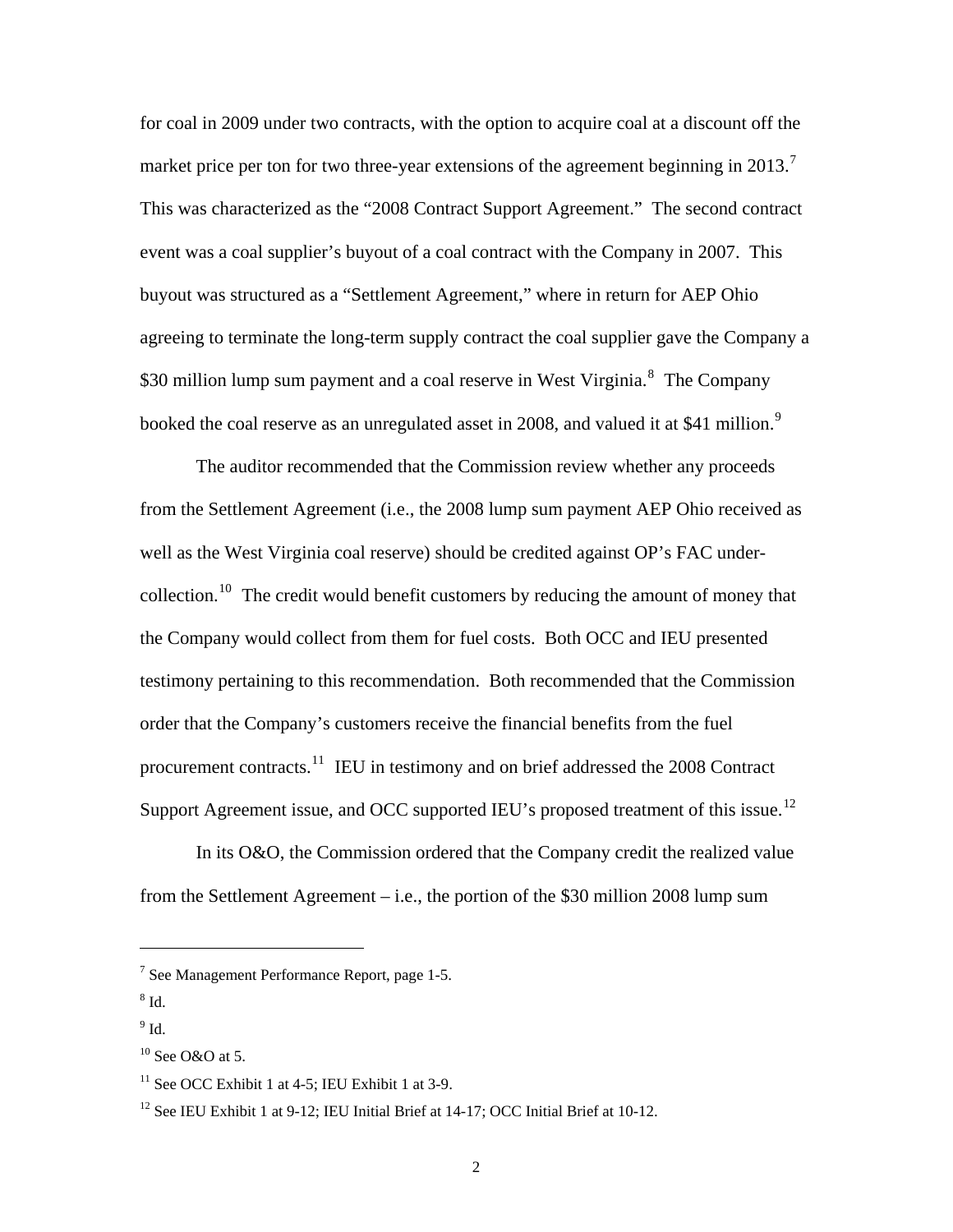<span id="page-7-0"></span>payment not already credited as well as the \$41 million value of West Virginia coal reserve that AEP Ohio had booked when the Settlement Agreement was executed – against OP's FAC under-collection, thus reducing customers' payments to AEP Ohio for fuel costs.<sup>[13](#page-7-3)</sup> The Commission also found that the present value of the coal reserve is not clear, especially since AEP Ohio had planned to begin the permitting process, which would enhance the value.<sup>[14](#page-7-4)</sup> The Commission ordered AEP Ohio to hire an auditor to examine the value of the coal reserve and to make a recommendation to the PUCO as to whether the increased value should accrue to the benefit of OP customers beyond the value of the reserve that AEP Ohio booked under the Settlement Agreement.<sup>[15](#page-7-1)</sup> With respect to the 2008 Contract Support Agreement, the Commission determined that "any effect these agreements may have had on AEP-Ohio's fuel costs, if any, would appear to apply in time periods outside the current audit. Therefore, while those agreements may be examined by a future audit, these agreements will not be further examined as part of the current audit."<sup>[16](#page-7-2)</sup> It is these findings that the OCC seeks rehearing on.

#### **II. STANDARD OF REVIEW**

Applications for rehearing are governed by R.C. 4903.10. The statute allows that, within 30 days after issuance of a PUCO order, "any party who has entered an appearance in person or by counsel in the proceeding may apply for rehearing in respect to any matters determined in the proceeding." OCC filed a motion to intervene in this

<span id="page-7-4"></span> $14$  Id

 $\overline{a}$ 

<span id="page-7-1"></span> $15$  Id.

<span id="page-7-3"></span><sup>&</sup>lt;sup>13</sup> O&O at 12.

<span id="page-7-2"></span><sup>16</sup> Id. at 14.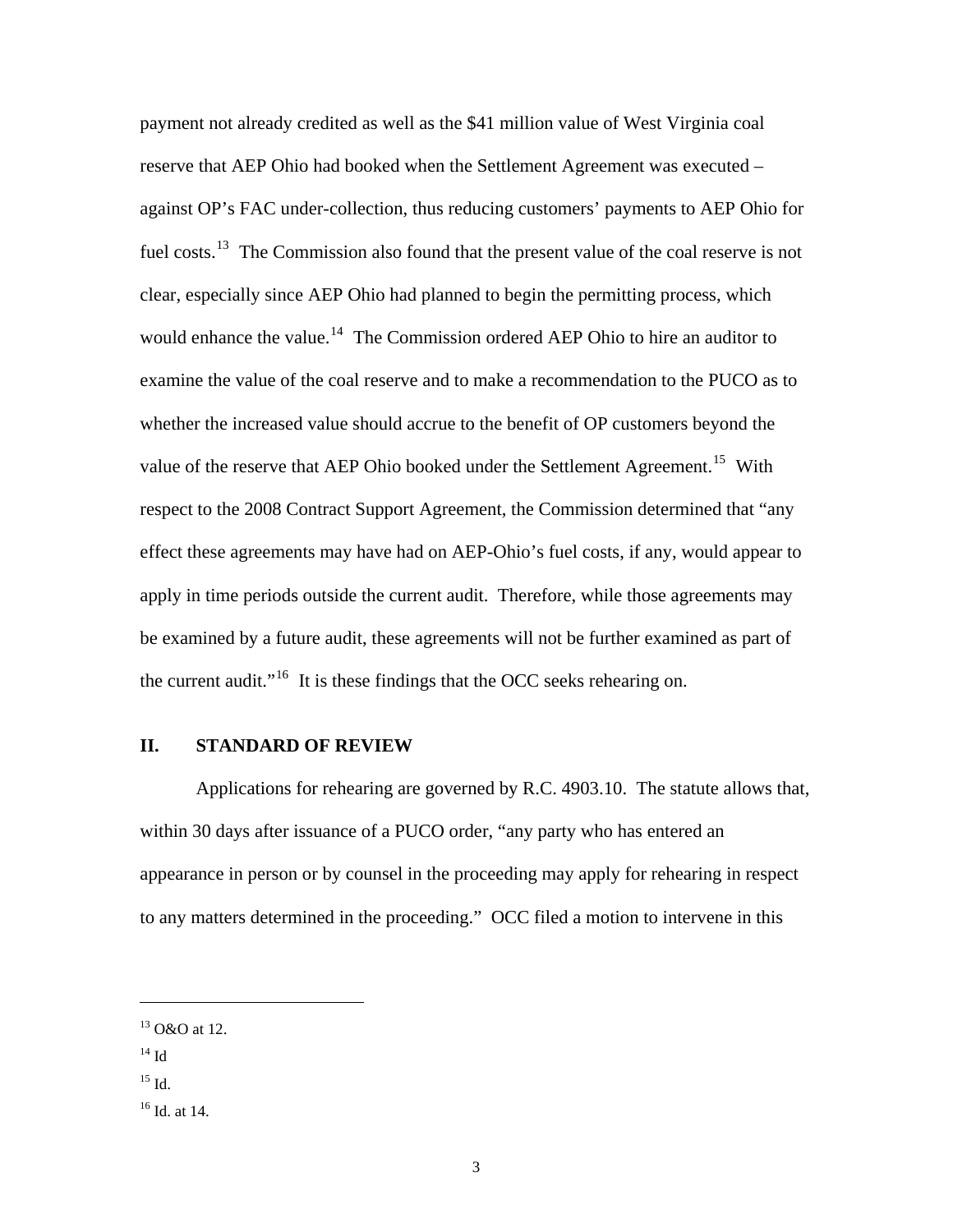<span id="page-8-0"></span>proceeding on October 28, 2009, which was granted by the Commission in a Finding and Order issued on January 7, 2010 (at 3).

R.C. 4903.10 requires that an application for rehearing must be "in writing and shall set forth specifically the ground or grounds on which the applicant considers the order to be unreasonable or unlawful." In addition, Ohio Adm. Code 4901-1-35(A) states: "An application for rehearing must be accompanied by a memorandum in support, which shall be filed no later than the application for rehearing."

In considering an application for rehearing, R.C. 4903.10 provides that "the commission may grant and hold such rehearing on the matter specified in such application, if in its judgment sufficient reason therefore is made to appear." The statute also provides: "If, after such rehearing, the commission is of the opinion that the original order or any part thereof is in any respect unjust or unwarranted, or should be changed, the commission may abrogate or modify the same; otherwise such order shall be affirmed." As shown herein, the statutory standard for modifying the  $O&O$  is met here.

#### **III. ARGUMENT**

# **A. The Commission erred in failing to require that the entire value of the West Virginia coal reserve (to be determined in a subsequent audit), along with interest, be credited to OP's customers to reduce their payments for fuel, above and beyond the \$41 million already ordered to be credited to them.**

The 2007 Settlement Agreement arose from a contract dispute between the Company and the coal supplier; in effect, the supplier bought out the contract with AEP Ohio for the time period after 2008. For agreeing to terminate the original lower-priced coal supply contract, the Company received a \$30 million lump sum payment and the coal reserve in West Virginia from the coal supplier. The Company booked the coal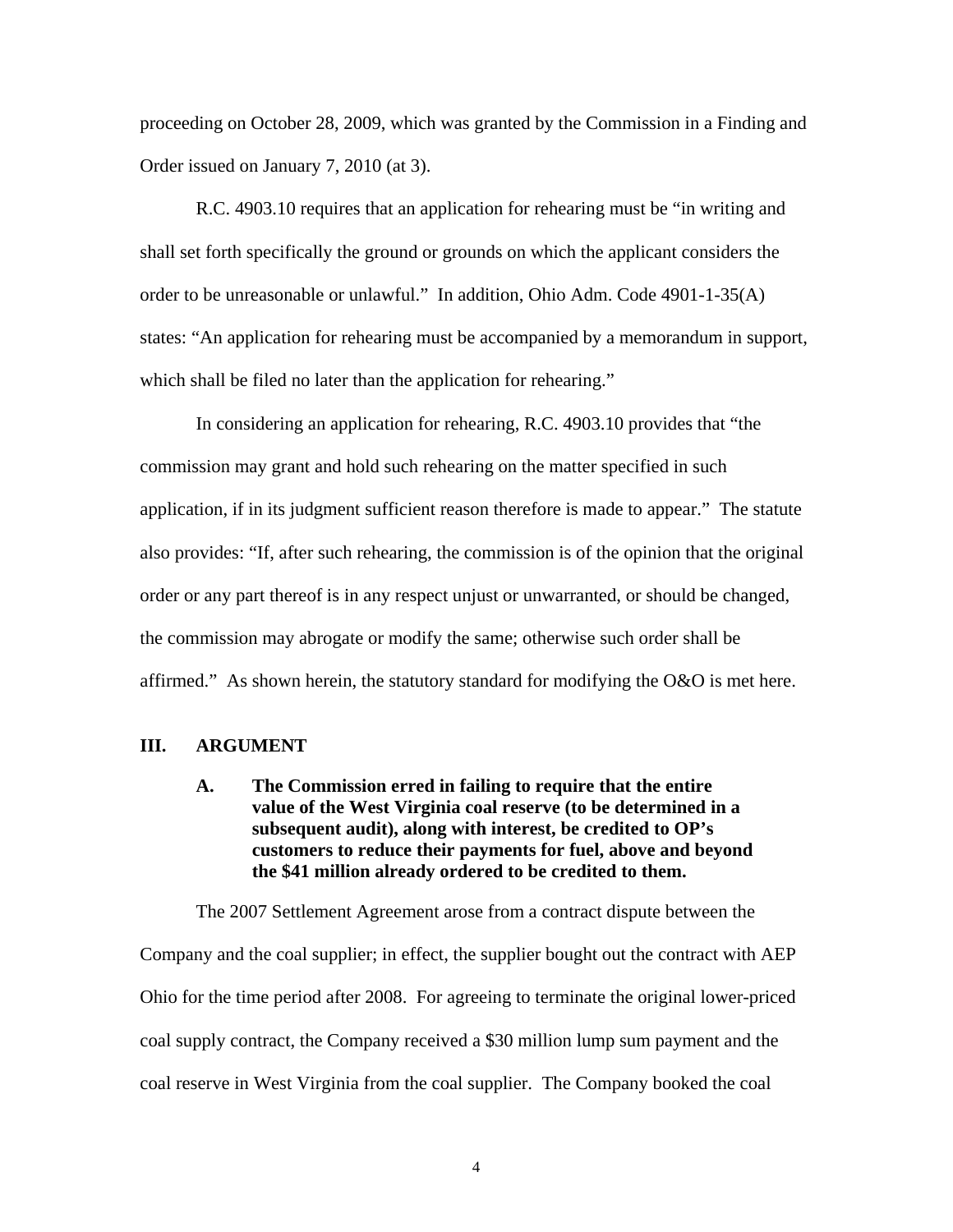reserve as an unregulated asset in  $2008$ <sup>[17](#page-9-3)</sup> Instead of ordering an immediate credit to customers of the entire value of the coal reserve, however, the Commission deferred judgment on part of the issue until after the auditor – who the Commission ordered to be hired in the O&O – issues its report.<sup>[18](#page-9-4)</sup>

The Commission determined that "all of the *realized* value from the Settlement Agreement should be credited against OP's FAC under-recovery namely the portion of the \$30 million 2008 lump sum payment not already credited to OP ratepayers as well as the \$41 million value of the West Virginia coal reserve that AEP booked when the Settlement Agreement was executed."[19](#page-9-2) The Commission, however, did not indicate how the credit should occur, i.e., against the PIRR over time or as an immediate credit, as OCC recommended. [20](#page-9-0)

This is an important issue to residential customers, especially due to the operation of the PIRR in the Company's ESP 2. The PIRR is the mechanism for collecting the FAC deferrals caused in 2009-2011 under the ESP 1 caps. Under the Company's ESP 2, collection of the PIRR for *residential customers* is delayed until January 1, 2013. Depending on the progress of any possible securitization of the FAC deferral balance, carrying costs related to the delay in collection may accrue.<sup>[21](#page-9-1)</sup>

Immediate crediting against the balance of the FAC deferrals related to residential customers – rather than waiting to credit residential customers' bills when the PIRR becomes effective for residential customers – is crucial. This is because during the year

<span id="page-9-3"></span> $17$  See id. at 4.

<span id="page-9-4"></span> $18$  Id. at 12.

<span id="page-9-2"></span><sup>&</sup>lt;sup>19</sup> Id. (emphasis added).

<span id="page-9-0"></span><sup>&</sup>lt;sup>20</sup> See OCC Initial Brief at 17-18.

<span id="page-9-1"></span><sup>&</sup>lt;sup>21</sup> See ESP 2 Stipulation at  $26-27$ .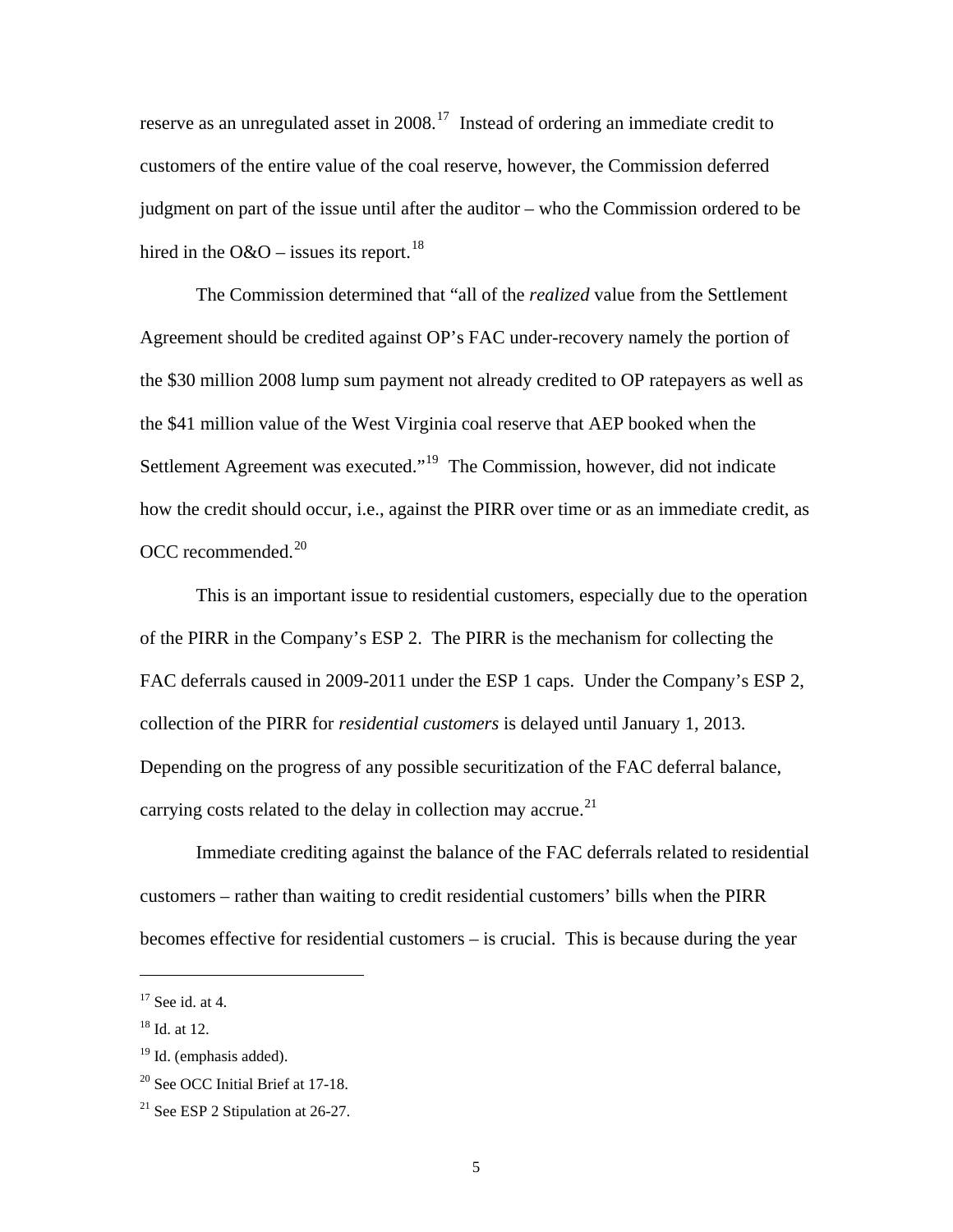that the PIRR is not collected from residential customers, carrying charges may accrue, costing residential customers money for the delay. If instead there is an immediate credit to the residential portion of the deferrals, customers may avoid having to pay future carrying charges, which would then reduce the ultimate amount that customers would be charged through the PIRR starting in 2013.

Waiting to credit the value of the West Virginia coal reserve to customers through the PIRR would unnecessarily add to the amounts to be collected from residential customers in the PIRR starting in 2013. It was unreasonable for the Commission to fail to specify that the value of the West Virginia coal reserve should be credited to customers immediately.

In addition, the entire increased value of the coal reserve should accrue to the benefit of OP's customers, above and beyond the \$41 million already required to be credited, when the value is determined. There is no need to wait until the auditor has made its recommendation before ordering the Company to credit the entire increased value of the coal reserve to customers.

It was unreasonable for the Commission to not specify that the Company immediately credit the \$41 million to customers. It was also unreasonable that the Commission did not order the Company to credit the entire increased value of the coal reserve to customers when the valuation is made. The Commission should modify the O&O accordingly, in the interest of reducing as soon as possible the amount customers pay for electricity.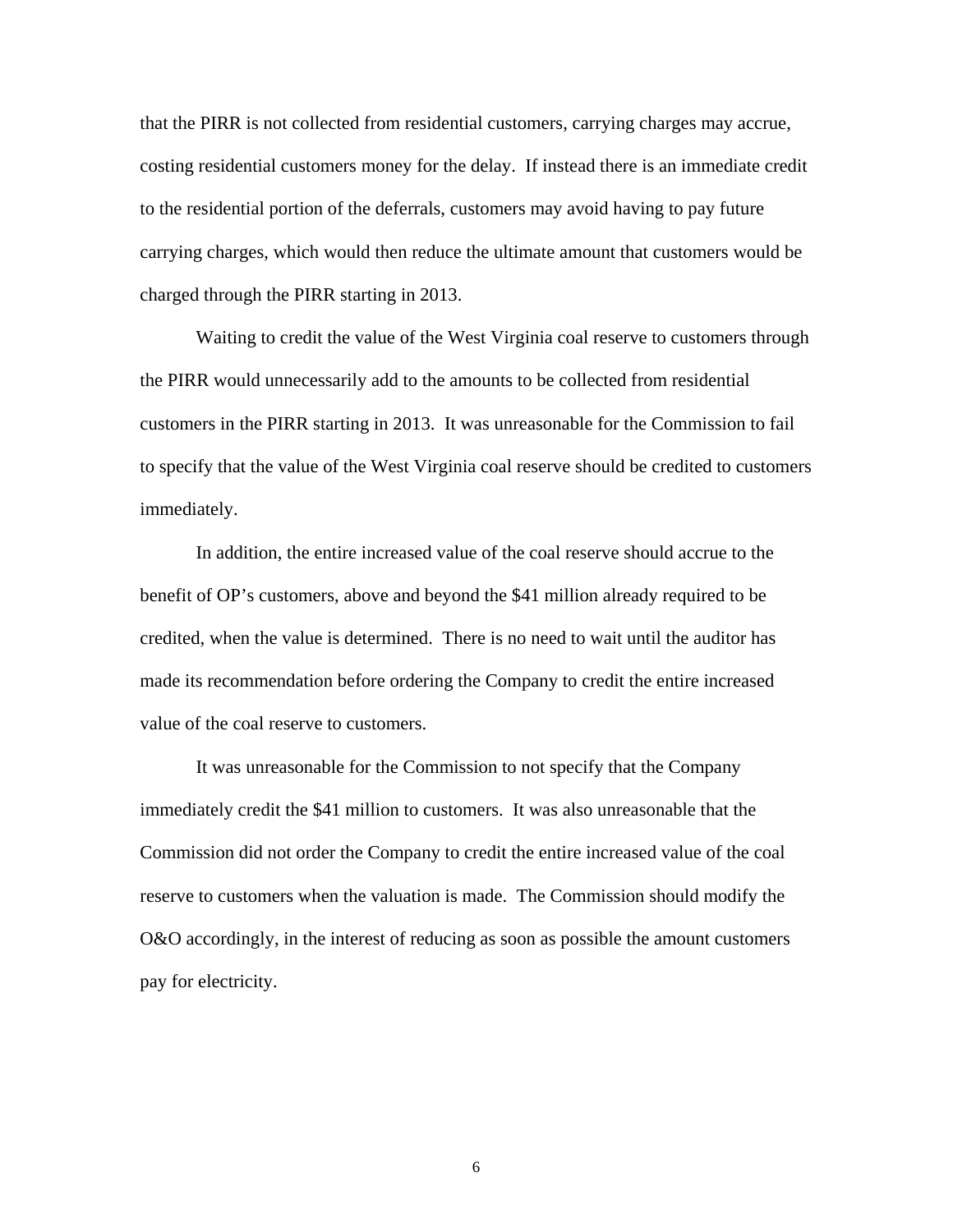<span id="page-11-0"></span>**B. The Commission erred in failing to order the Company to credit customers for the interest accrued from 2009 until January 23, 2012 on the \$30 million lump sum payment received by AEP Ohio and the \$41 million booked value for the West Virginia coal reserve.** 

EVA's audit report determined that AEP Ohio experienced an under-collection of \$37.5 million for CSP and \$297.6 million for OP at the end of the first year of the FAC.<sup>[22](#page-11-4)</sup> Although many factors contributed to the under-collection from customers, the two coal contract events – the increase in the contract price under two contracts in 2009 and the buyout of the coal contract at the end of 2007, which resulted in an increase in 2009 fuel expenses – accounted for more than half of OP's under-collection.<sup>[23](#page-11-5)</sup> The auditors noted that the buyout was unique, as it occurred during a period in which fuel cost collection was not regulated (through the FAC) yet the entire value received was for tons of coal that would have been shipped during the ESP period (at a later date).<sup>[24](#page-11-3)</sup> The contract was an OP asset and, had there not been an early termination of the contract, the value associated with it (i.e., the original contract with a lower price for coal) would have flowed through to OP customers through the ESP period.<sup>[25](#page-11-1)</sup>

The audit report recommended that, in order to ensure that customers are treated equitably, the Commission review whether any proceeds from the 2008 lump sum \$30 million payment, as well as the West Virginia coal reserve, should be credited against OP's FAC under-collection.<sup>[26](#page-11-2)</sup> In its O&O, the Commission determined that all of the realized value from the 2008 buyout – namely the portion of the \$30 million 2008 lump

<span id="page-11-5"></span> $23$  See id.

 $\overline{a}$ 

<span id="page-11-1"></span> $25$  See id.

<span id="page-11-4"></span> $22$  See O&O at 4.

<span id="page-11-3"></span> $24$  See id. at 5.

<span id="page-11-2"></span> $26$  See id. at 6.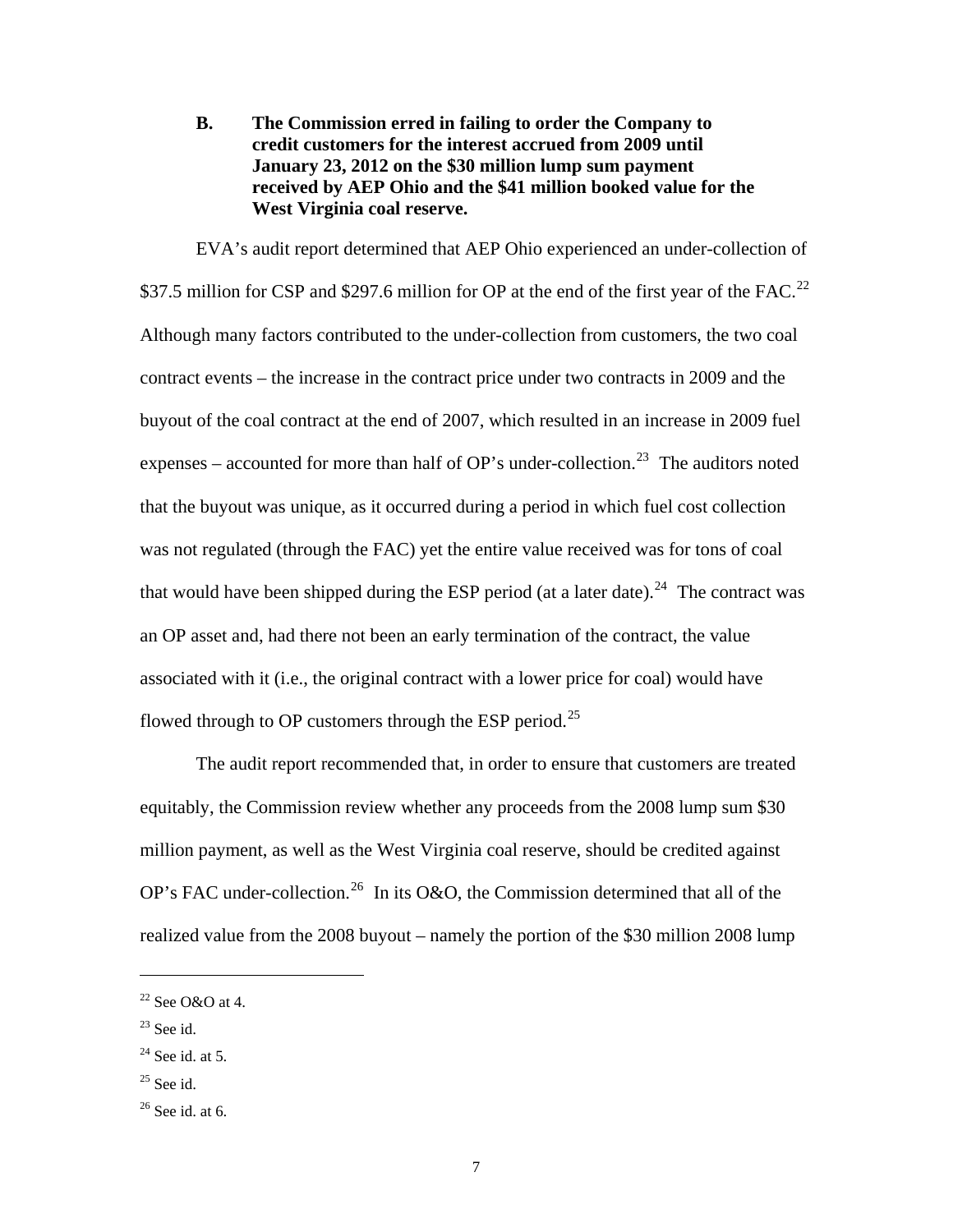sum payment not already credited to OP's customers as well as the \$41 million value of the West Virginia coal reserve that AEP Ohio booked when the Settlement Agreement was executed – should be credited against OP's FAC under-collection so as to reduce the amount customers pay for fuel.<sup>[27](#page-12-2)</sup> The Commission ordered the Company to make the credit against the FAC under-collection.<sup>[28](#page-12-1)</sup>

The Commission, however, failed to order that the credit to customers include interest on the lump sum payment and the entire value of the West Virginia coal reserve. The Company has been able to use the portion of the lump sum payment that was not credited against the 2009 FAC since the buyout in 2008, and will continue to be able to use the proceeds until the remainder is credited to customers. The Company should not benefit from the use of funds that should have been credited to the Company's customers years ago. In addition, the \$41 million booked value of the West Virginia coal reserve is realized value from the Settlement Agreement that should have accrued to the benefit of customers. The Commission erred in not ordering the Company to include interest on the value of the Settlement Agreement as part of the credit to customers.

The Company was quick to ask customers to pay carrying charges on the under-collection of fuel expense for the January 2009 through June 2009 period<sup>[29](#page-12-0)</sup>; it should be just as quick to pay interest to customers on funds that should have been, but are not yet, credited to customers. The Commission should modify the O&O by requiring the Company to pay interest to customers, dating to 2008, on the portion of the \$30 million

<span id="page-12-2"></span> $^{27}$  Id. at 12.

<span id="page-12-1"></span> $28$  Id. at 19.

<span id="page-12-0"></span><sup>&</sup>lt;sup>29</sup> See Application, CSP Schedule 3, page 1 and OP Schedule 3, page 1.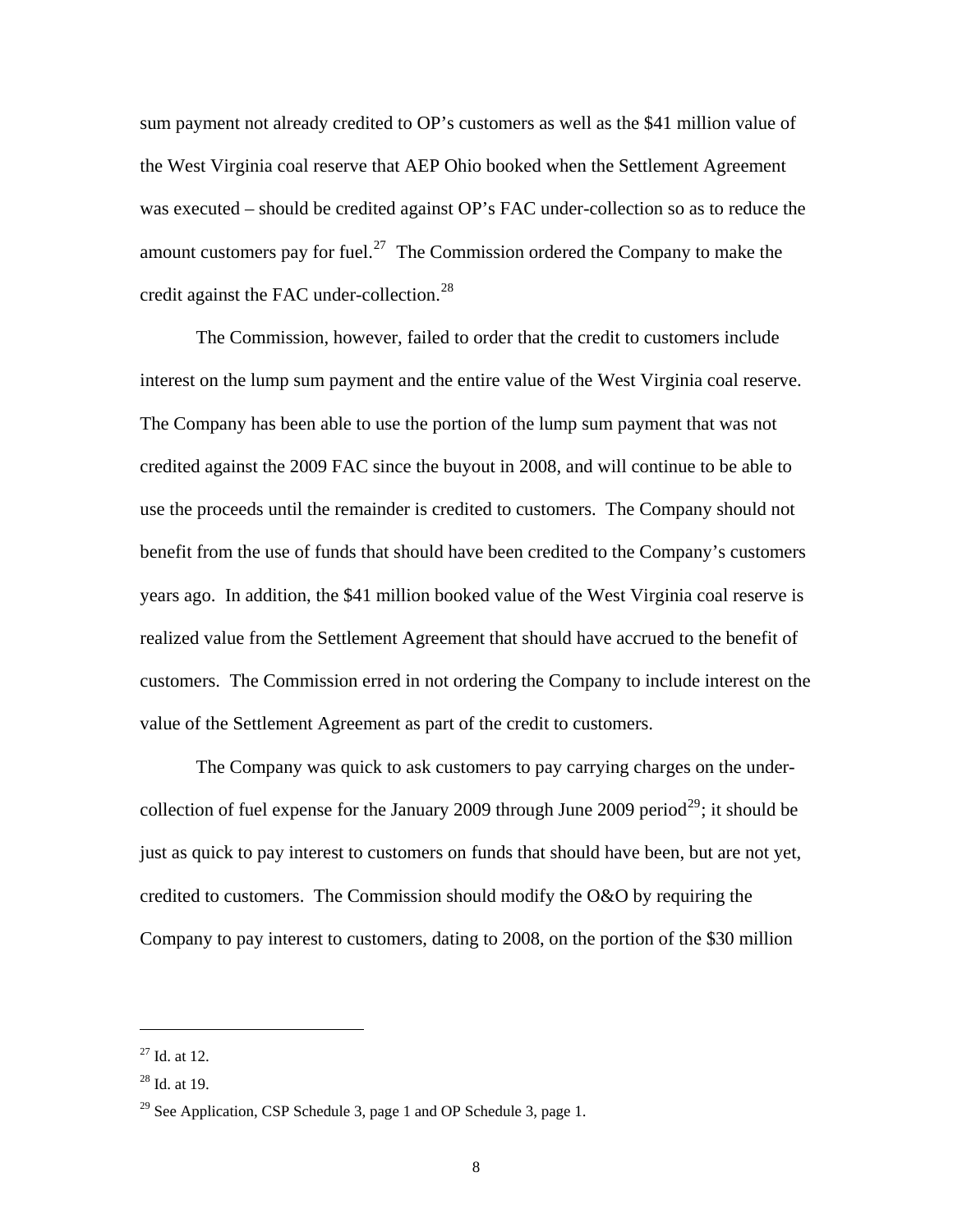<span id="page-13-0"></span>lump sum payment that was not credited to customers and on the \$41 million booked value of the West Virginia coal reserve.

# **C. The Commission erred in failing to appoint an independent auditor to value the coal reserve.**

In the O&O, the Commission found that the value of the West Virginia coal reserve is not clear at this time, but that the value of the coal reserve would undoubtedly increase because the Company had planned to begin the permitting process at the time of the audit.<sup>[30](#page-13-3)</sup> The Commission determined that an audit was needed to examine the value of the West Virginia coal reserve, and that the Commission would issue a Request for Proposal at a later date to hire the auditor. $31$ 

But instead of hiring an independent auditor, the Commission "direct[ed] *AEP to hire an auditor* specifically to examine the value of the West Virginia coal reserve and to make a recommendation to the Commission as to whether the increased value, if any above the \$41 million already required to be credited against OP's under-recovery, should accrue to OP ratepayers beyond the value of the reserve that AEPSC booked under the Settlement Agreement.<sup>[32](#page-13-1)</sup> The Commission erred by not hiring an independent auditor to review the value of the West Virginia coal reserve and to make recommendations for Commission action.

An independent auditor will ensure that any biases on the Company's part are not reflected in the audit. This can only be accomplished by an independent, outside

<span id="page-13-3"></span> $30 \Omega$  O&O at 12.

<span id="page-13-2"></span> $^{31}$  Id.

<span id="page-13-1"></span> $32$  Id. (emphasis added).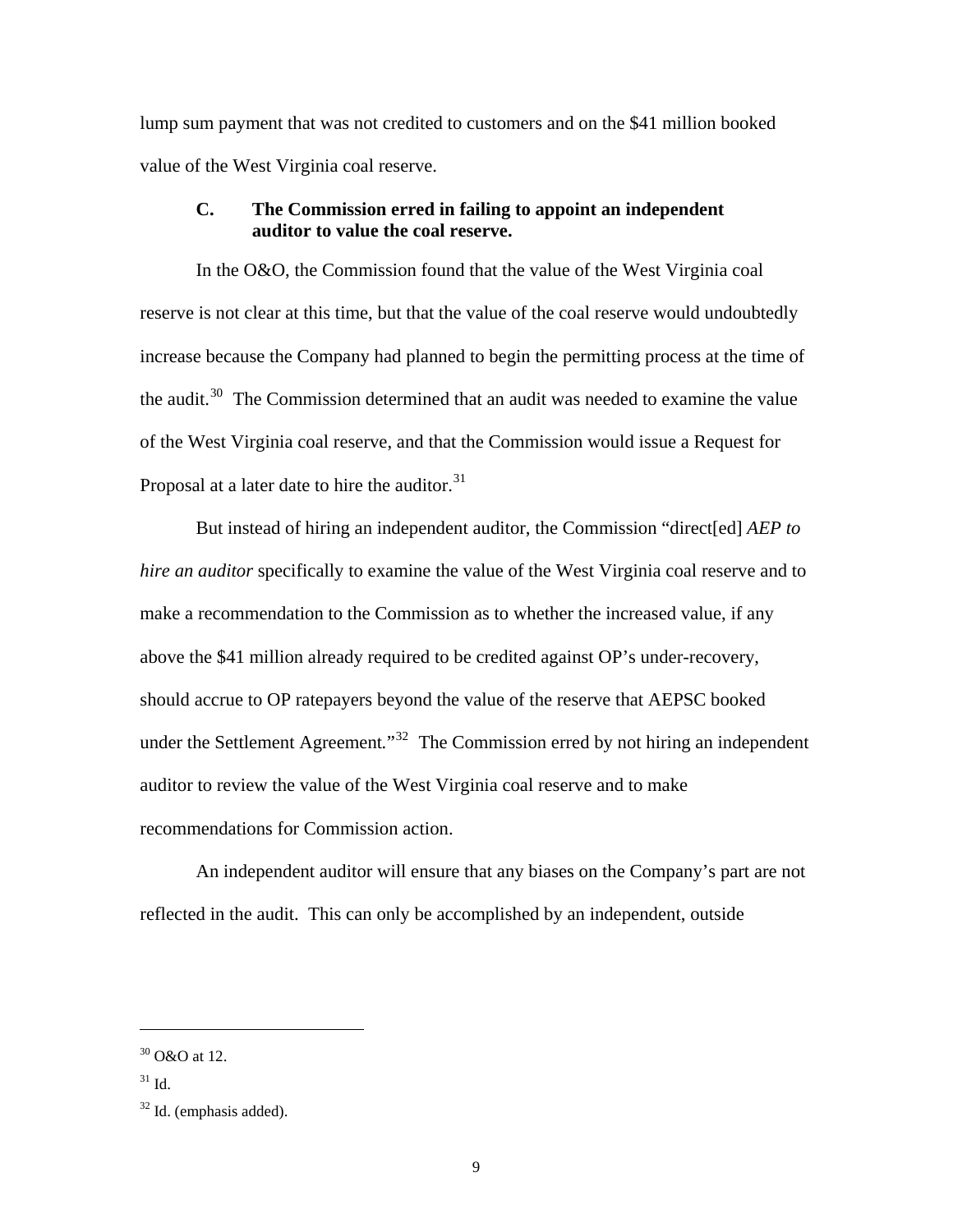auditor.[33](#page-14-2) As with the financial and management/performance audits conducted by EVA, the Commission should solely direct the auditor.<sup>[34](#page-14-3)</sup> Any conclusions, results, or recommendations formulated by the auditor should be available for examination by participants to this proceeding.<sup>[35](#page-14-0)</sup>

Millions of dollars that should belong to customers may be at stake in the valuation of the coal reserve assets. The audit process should not be conducted at the direction of the Company, but instead should be independent in order to facilitate a fair and unbiased process. The auditor should be selected by the Commission, and the audit should be conducted under the Commission Staff's control. In addition, OP's shareholders should pay for the audit.<sup>[36](#page-14-1)</sup>

It was unreasonable for the Commission to allow the Company – the very entity that is not using the funds to reduce customer bills – to hire the auditor that will examine the value of the West Virginia coal reserve and make recommendations as to whether OP's customers should receive a credit for the increased value of the reserve. The Commission should modify the O&O to clarify that the Commission will select the auditor, that the audit will be conducted under the Commission Staff's direction and that OP's shareholders will pay for the audit.

<span id="page-14-2"></span><sup>33</sup> See, e.g., *In the Matter of the Commission-Ordered Investigation of Ameritech Ohio Relative to Its Compliance with Certain Provisions of the Minimum Telephone Service Standards Set Forth in Chapter 4901:1-5, Ohio Administrative Code*, Case No. 99-938-TP-COI, Entry (October 18, 2000) at 2.

<span id="page-14-3"></span> $34$  See Entry (November 18, 2009) at 2.

<span id="page-14-0"></span> $35$  Id.

<span id="page-14-1"></span><sup>36</sup> See R.C. 4903.24. See also Entry (November 18, 2009) at 2.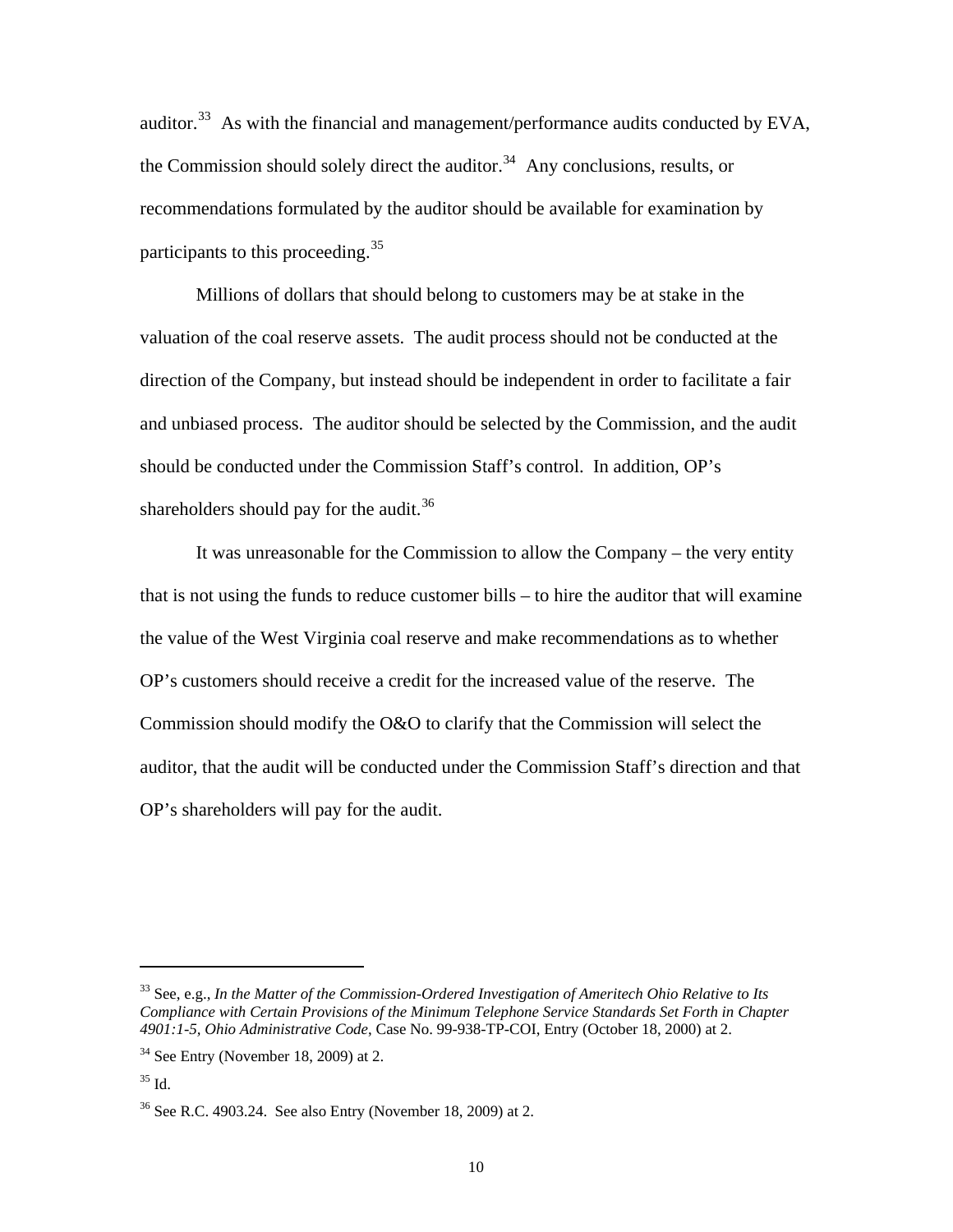<span id="page-15-0"></span>**D. The Commission erred in failing to order the Company to credit customers for the increased price per ton that AEP Ohio agreed to pay for coal during 2009, as part of the Contract Support Agreement, and to account for the total cost increase as a deferred expense with no carrying costs.** 

Under the 2008 Contract Support Agreement, CSP agreed to increase the base price for a certain tonnage of coal during 2009, with the option for CSP to acquire coal at a discount off the market price per ton for two three-year extensions of the agreement beginning in 2013. To prevent the Company from recovering more fuel cost from its customers than it should under law, OCC urged the Commission to order that AEP Ohio's customers shall receive the financial benefits from the Company's fuel procurement contracts in the form of immediate credits to the Company's FAC deferral balance.<sup>[37](#page-15-3)</sup> The financial benefits that should be provided to customers include the fair value of the coal market price discount option for future coal delivery negotiated as part of the 2008 Contract Support Agreement. An immediate credit is necessary to ensure that OP's customers do not pay more than necessary for carrying charges associated with OP's fuel cost deferral, which can exceed \$10 million every three months.<sup>[38](#page-15-2)</sup>

In the O&O, however, the Commission refused to order the credits. The Commission determined that any effect the agreement may have had on the Company's fuel costs would appear to apply in time periods outside of the audit conducted in this proceeding.[39](#page-15-1) The Commission stated that "while those agreements may be examined by

<span id="page-15-3"></span><sup>37</sup> See OCC Initial Brief at 17-18.

<span id="page-15-2"></span><sup>38</sup> OCC Ex. 1 at 16.

<span id="page-15-1"></span><sup>39</sup> O&O at 14.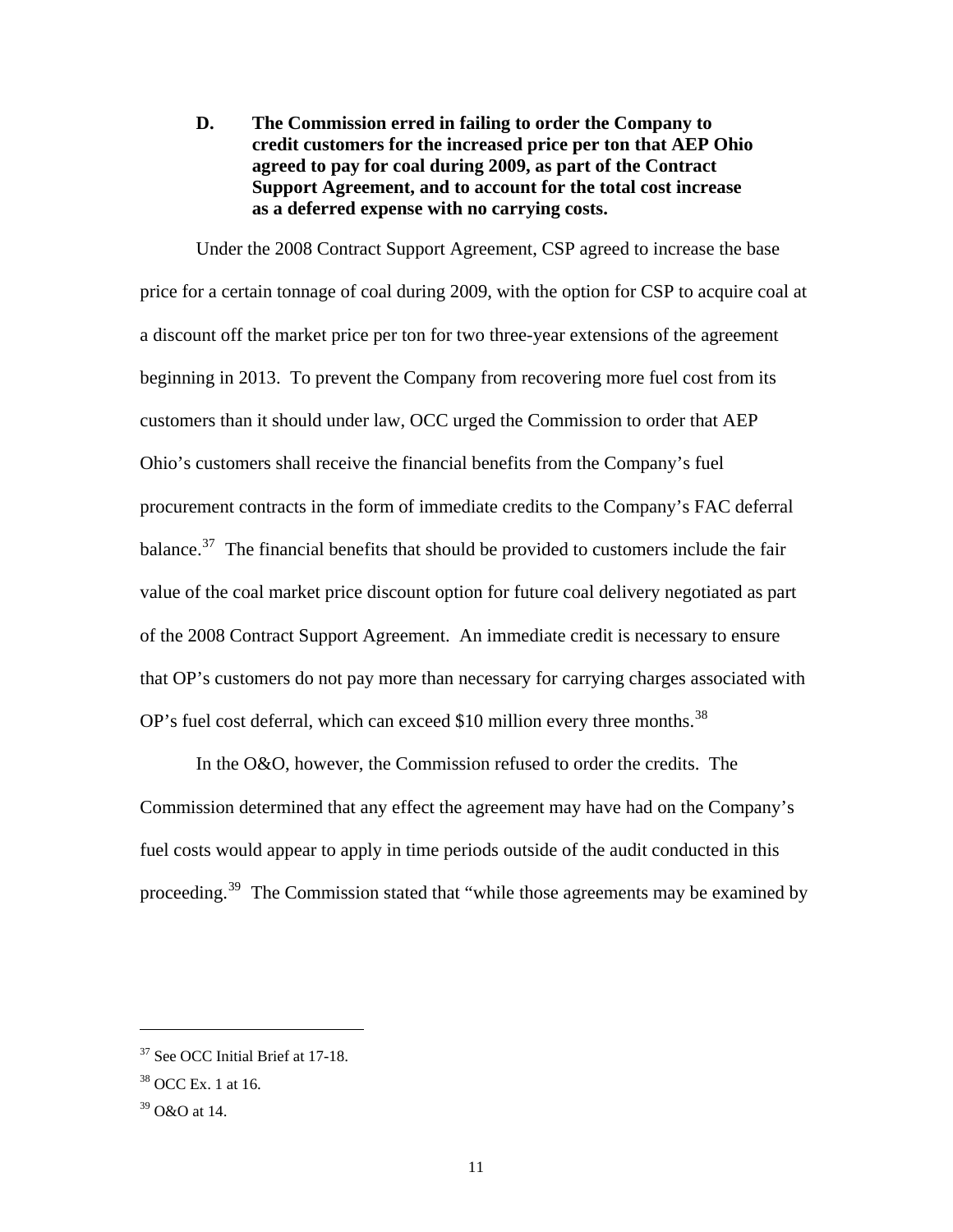<span id="page-16-0"></span>a future audit, those agreements will not be further examined as part of the current audit."<sup>[40](#page-16-1)</sup> The Commission erred in its determination.

The audit in this proceeding covered the year 2009. Under the 2008 Contract Support Agreement, the Company increased the base price it paid for coal during 2009, with the option to purchase coal at a discount in later years. Thus, the effect of the agreement was to increase the Company's fuel cost during 2009, the year under audit in this proceeding. The result is that the Company's customers will be charged more for the fuel component of their electricity usage, based on the higher cost of fuel that the Company incurred in 2009 under the 2008 Contract Support Agreement.

The Commission should rectify this error by modifying the O&O. The Commission should order the Company to immediately credit customers the fair value of the coal market price discount option for future coal delivery negotiated as part of the 2008 Contract Support Agreement to ensure that they do not pay the carrying charges associated with OP's fuel cost deferral.

#### **IV. CONCLUSION**

<span id="page-16-1"></span>In its O&O, the Commission erred in several respects in its treatment of the lump sum payment and the West Virginia coal reserve. These errors are costing consumers regarding their payments to AEP Ohio. To protect consumers, the Commission should grant OCC rehearing and modify the O&O as OCC recommends herein.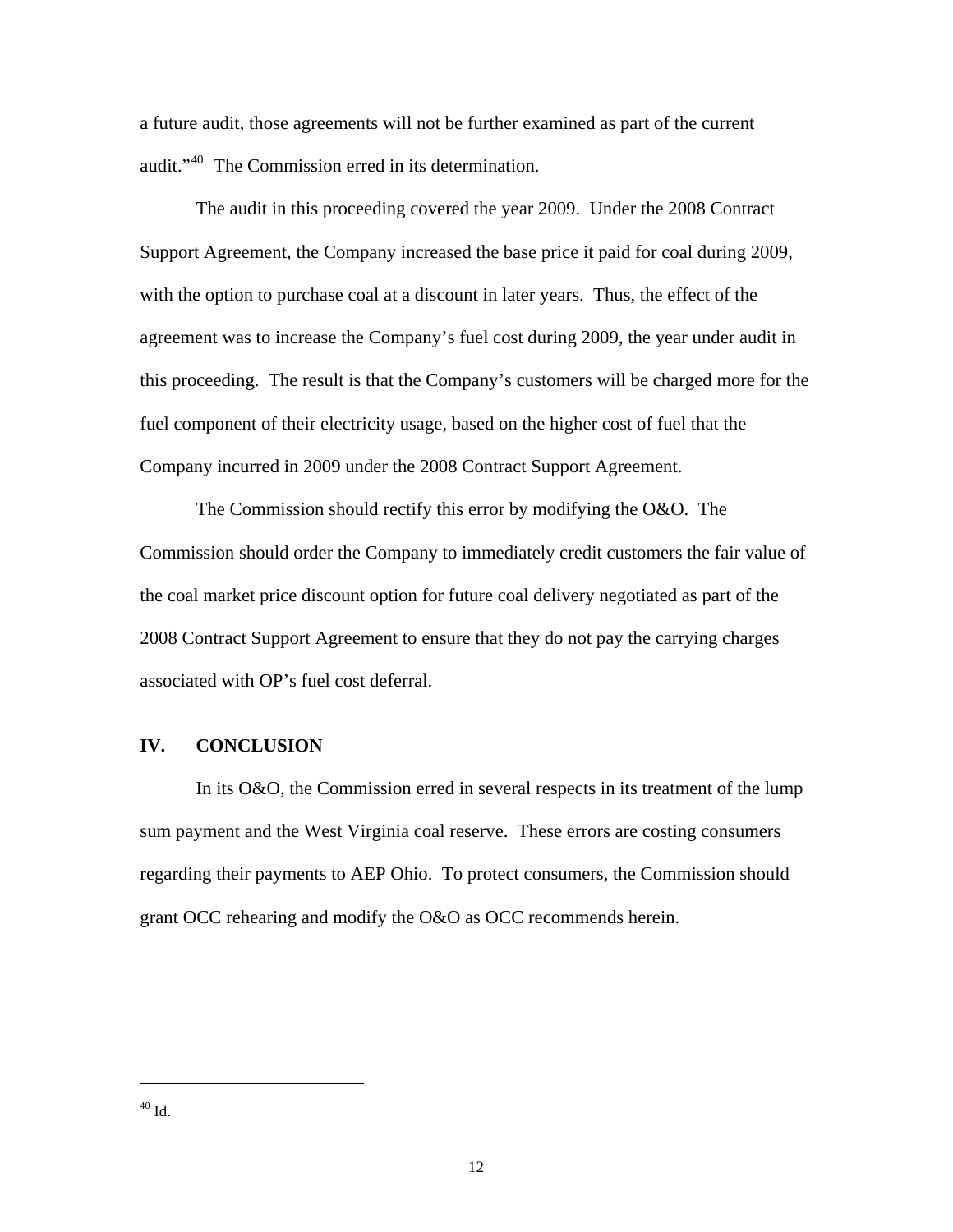Respectfully submitted,

BRUCE J. WESTON INTERIM CONSUMERS' COUNSEL

*/s/ Terry L. Etter*  Terry L. Etter, Counsel of Record Maureen R. Grady Kyle L. Kern Assistant Consumers' Counsel

**Office of the Ohio Consumers' Counsel**  10 West Broad Street, Suite 1800 Columbus, Ohio 43215-3485 Telephone: (614) 466-7964 [etter@occ.state.oh.us](mailto:etter@occ.state.oh.us) [grady@occ.state.oh.us](mailto:grady@occ.state.oh.us) [kern@occ.state.oh.us](mailto:kern@occ.state.oh.us)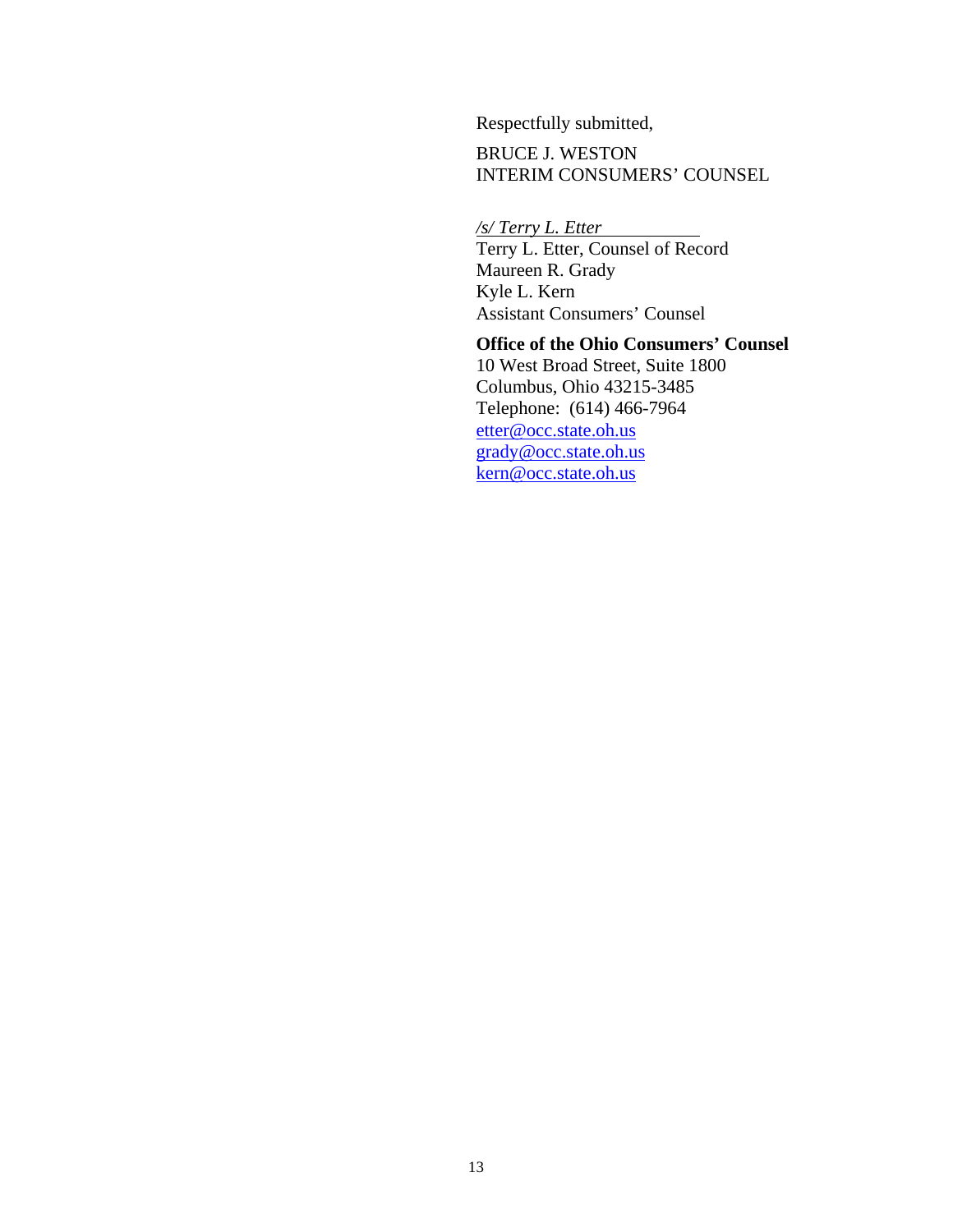#### **CERTIFICATE OF SERVICE**

I hereby certify that a copy of the foregoing Application for Rehearing by the

Office of the Ohio Consumers' Counsel was served via regular U.S. mail service, postage prepaid, on this  $22<sup>nd</sup>$  day of February 2012.

> */s/ Terry L. Etter*  Terry L. Etter Assistant Consumers' Counsel

### **SERVICE LIST**

Steven T. Nourse American Electric Power Service Corp. 1 Riverside Plaza,  $29<sup>th</sup>$  Floor Columbus, OH 43215 [stnourse@aep.com](mailto:stnourse@aep.com)

Samuel C. Randazzo Mc Nees Wallace & Nurick, LLC 21 East State Street,  $17<sup>th</sup>$  Floor Columbus, OH 43215 [sam@wmncmh.com](mailto:sam@wmncmh.com)

**Attorneys for Industrial Energy Users-Ohio**

Thomas McNamee Ohio Attorney General's Office Public Utilities Commission of Ohio 180 East Broad Street,  $6<sup>th</sup>$  Floor Columbus, OH 43215 [Thomas.mcnamee@puc.state.oh.us](mailto:Thomas.mcnamee@puc.state.oh.us)

Clinton A. Vince Douglas G. Bonner Daniel D. Barnowski Keith C. Nusbaum Emma C. Hand Sonnenschein Nath & Rosenthal 1301 K Street NW Suite 600, East Tower Washington, DC 20005 [cvince@sonnenschein.com](mailto:cvince@sonnenschein.com) [dbonner@sonnenschein.com](mailto:dbonner@sonnenschein.com) [dbarnowski@sonnenschein.com](mailto:dbarnowski@sonnenschein.com) [ehand@sonnenschein.com](mailto:ehand@sonnenschein.com) [knusbaum@sonnenschein.com](mailto:knusbaum@sonnenschein.com)

**Attorneys for Ormet Primary Aluminum Corporation**